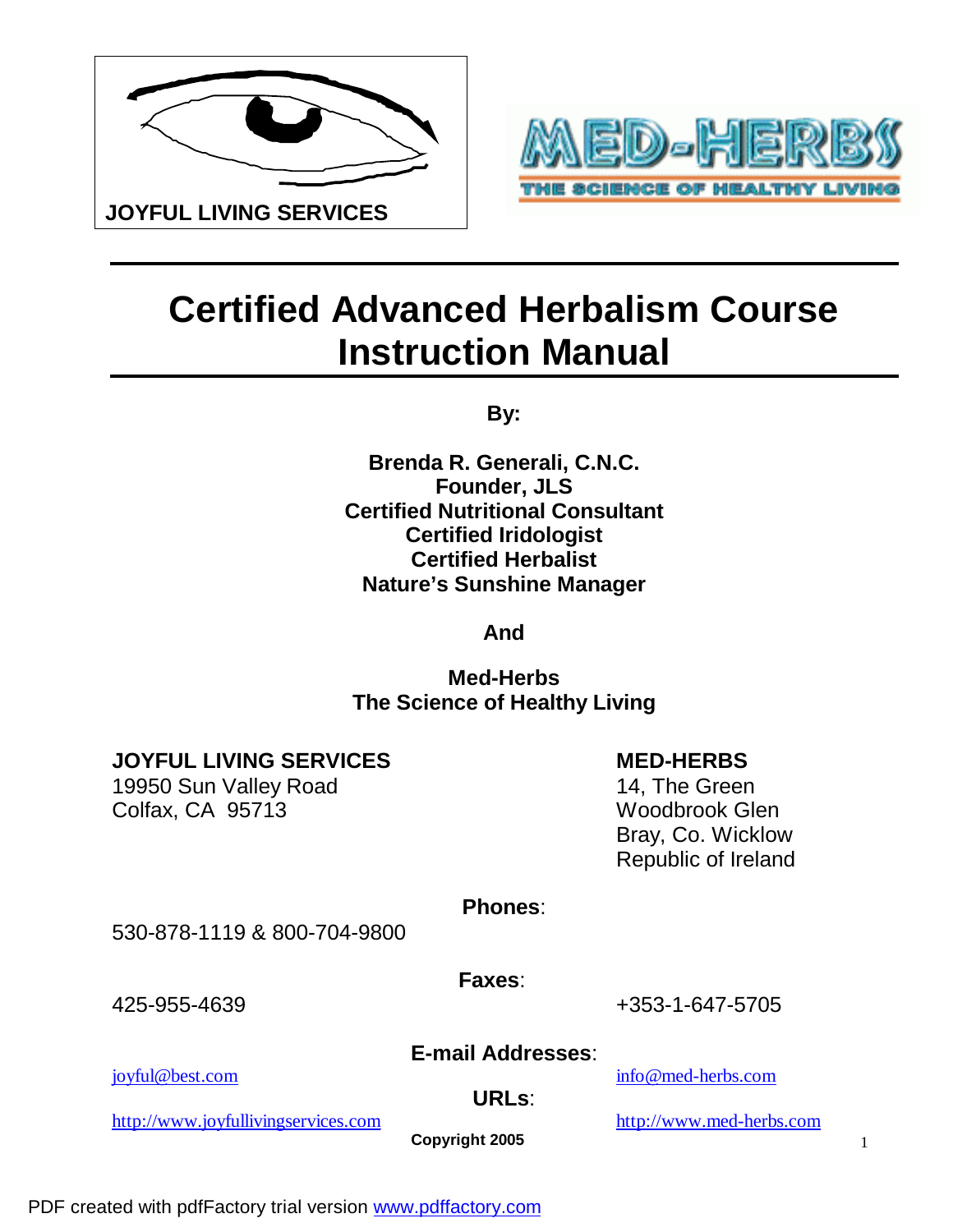



### **Certified Advanced Herbalism Course Table of Contents**

| <b>SESSION</b> | <b>PAGE NUMBER</b> |
|----------------|--------------------|
|                |                    |
|                |                    |
|                |                    |
|                |                    |
|                |                    |
|                |                    |
|                |                    |
|                |                    |
|                |                    |
|                |                    |
|                |                    |
|                |                    |
|                |                    |
|                |                    |
|                |                    |
|                |                    |
|                |                    |
|                |                    |
|                |                    |
|                |                    |
|                |                    |
|                |                    |
|                |                    |
|                |                    |
|                |                    |
|                |                    |
|                |                    |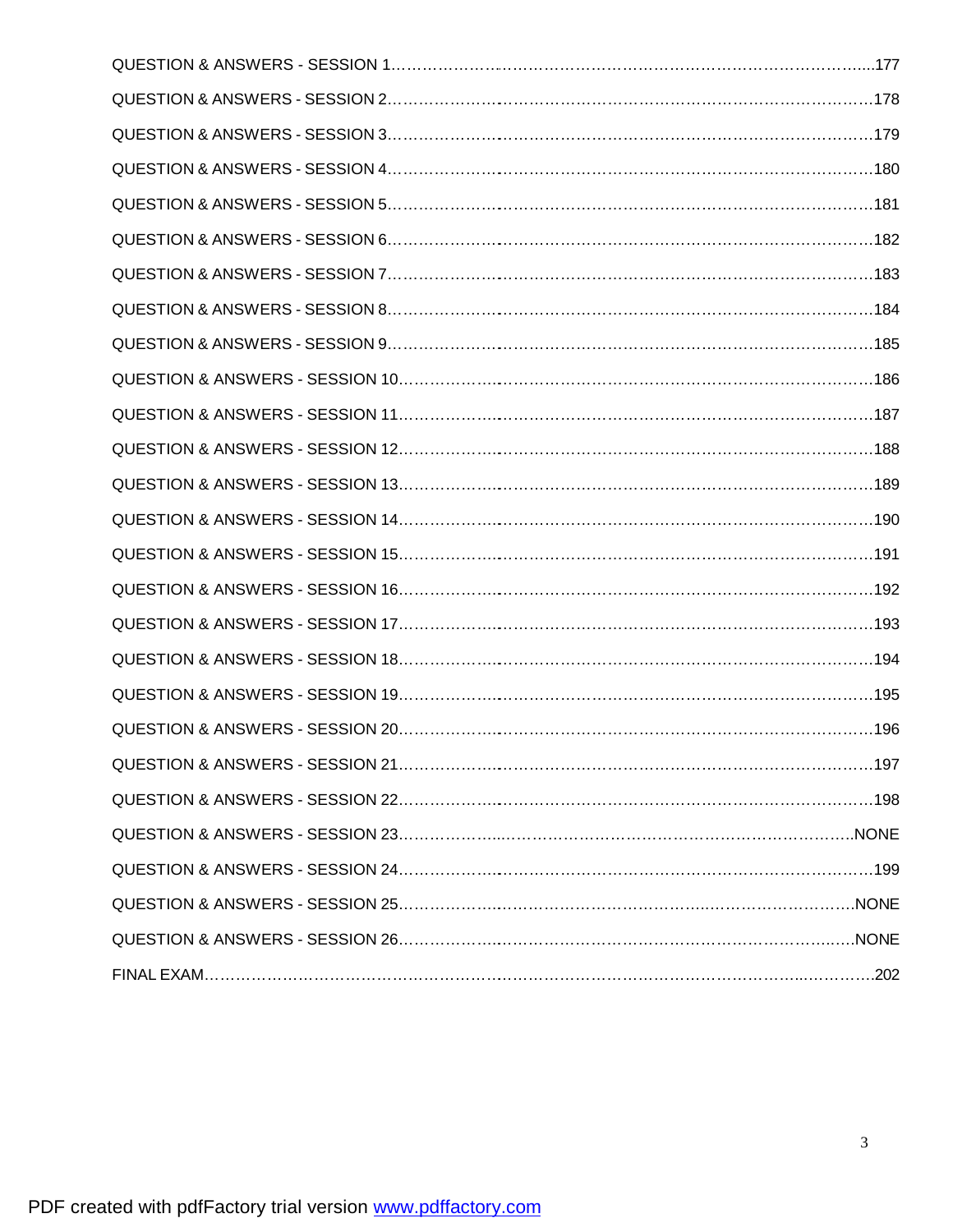



# **Certified Advanced Herbalism Course Rules & Conditions**

- To be a part of this CD-ROM course you need to print each question and answer page. Be sure to write your name, telephone, e-mail address, and shipping address at the top of each page **before you e-mail**  or fax it back to us for grading. Fax it back to us at 425-955-4639 (US) or at +353 1 647 5705 (EU) **or e-mail it to us at [joyful@best.com](mailto:joyful@best.com) (US) or at [answers@med-herbs.com](mailto:answers@med-herbs.com) (EU). There is no time limit as to when the Question and Answer sessions must be completed.**
- 2. To be eligible for Certification you must complete all 26 sessions of the online course. You must give correct answers to 80% of the questions in **the Final Exam.** Scores are **not** averaged for an overall grade.
- 3. You must not loan, sell or reproduce this online course in any form. **To do so is cause for expulsion from certification from JLS Educational Services and Med-Herbs Educational Services**. This provision is to protect the integrity of the certification. Such protection is further assured by periodic rotating and changing of the questions.
- 4. You must not edit or share the instruction sessions or test. You must e-mail or fax your Question and Answer session to us as well as the final test where they are maintained as part of your permanent file.
- 5. In the event of failure: If you should fail the final test, you may repeat the test after a wait of 30 days. There will be a re-examination fee of \$15.00 to cover the costs of new materials, regarding and filing. Should you fail on this second attempt, you must then wait 60 days before making a third attempt. These mandatory delays are for the purpose of continuing study and preparation on your part.
- 6. You must fill out the box at the bottom of the First Page of the Test and have it notarized. There is a notarization form provided.
- 7. There is no time limit on the completion of this CD-ROM Course. Most candidates are full-time practitioners with little time to be able to rush through this course. So please take your time and get it correct the first time.
- 8. If you have any questions at any time, please e-mail your questions to [joyful@best.com](mailto:joyful@best.com) (US) or to [questions@med-herbs.com](mailto:questions@med-herbs.com) (EU), fax them to 425-955-4639 (US) or +353-1-647-5705 (EU), or call us at 530-878-1119. We will answer your questions and spend as much time as necessary to help answer your questions.
- 9. The time you need to study and answer the questions for each session will vary on the amount of iridology you already know and understand and the amount of information we decide to send you. Each session can take you anywhere from one-half to three hours but should not take you longer than three hours to study and answer the question and answer.
- NOTE: JLS Educational Services and Med-Herbs Educational Services reserve the right to change the test questions for any test repeated.
- NOTE: All information regarding a candidate's grades, or the fact of any failures, is kept strictly confidential and is not released to any person.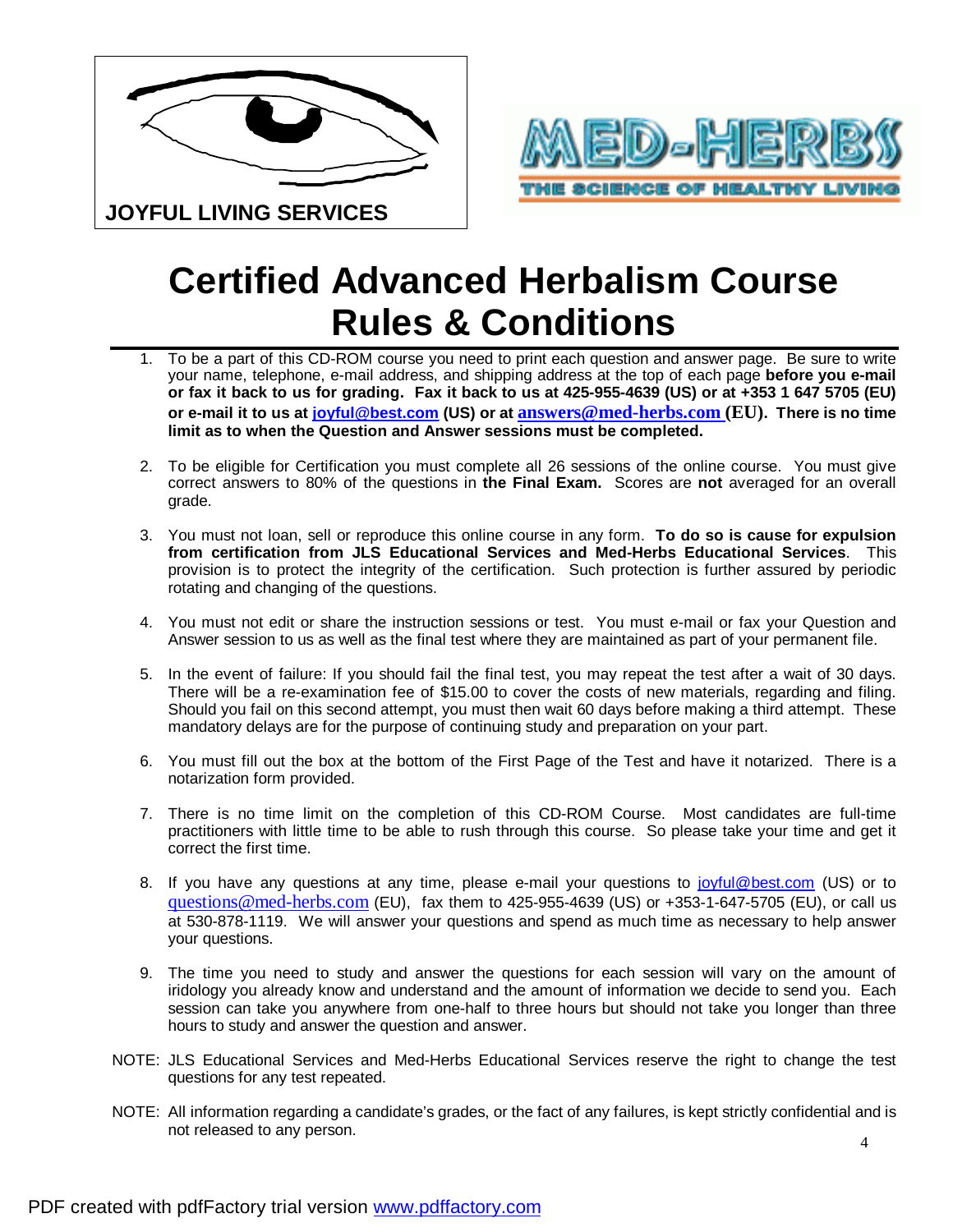#### **CERTIFIED ADVANCED HERBALISM COURSE - SESSION 1:**

- **COURSE OVERVIEW**
- **COURSE DEFINITION**
- **INTRODUCTION TO HERBS**
- **BRIEF HISTORY OF HERBALISM**

#### **Course Overview**



You will receive a certificate at the end of this course. The homework and test will be graded and returned to you. They will need to be mailed, faxed, or e-mailed to us. This course is on your own time so you can complete the lessons at your own pace. If you are going on vacation, are ill, or don't have the time every week to read the lesson and complete the homework, you will not be penalized. Because this course is on your own time, you are responsible for turning in your homework when it is complete. You will receive your certificate once all the homework has been turned in and once your final exam is graded and passed. You will then be listed on our web site to receive referrals from us if you choose.

### **Course Definition**

With the development of modern medicine, the tradition of using herbs and herbal remedies to prevent and fight illness, seems to have been lost. To reverse this trend "Joyful Living Services" in conjunction with "Med-Herbs" have designed this **Advanced Herbalism Course***.* This course describes the preparation and use of herbal teas, creams and oils in detail. In depth descriptions are included of over 60 herbs, plants, fruits and vegetables along with information in relation to harvesting times, methods of preservation and remedial properties. Additionally, this course considers various aspects of nutrition relative to the maintenance of general good health, specifically detailing vitamins and minerals found in fruit and vegetables. The overall aim of this course is to equip the student with a basic knowledge of herbs and herbal remedies that can be prepared and utilized in the home. After successful completion of this course, students will be awarded a certificate of completion, will be placed on the referral pages of the Joyful Living Services' and Med-Herbs web site, and will receive free referrals from potential clients.

#### **Disclaimer**

It should be noted that a professional should always be consulted prior to using herbal remedies and the advice given anywhere in this document does not attempt to provide an alternative.

#### **Introduction to Herbs**

The plant world numbers over 500.000 different plant species. In Mediterranean flora, you can find around 6500 different kinds of plants. The number of plants being used in the pharmaceutical industry for the development of medicine, and in the cosmetic industry for the development of cosmetic products, is considerably smaller. Because of ecological factors, which constantly act on our surroundings, we need to be very careful where we collect our herbs. Besides that, we have a number of less favorable factors that directly influence the growth of plants (herbs) and on the elements that go into the plants (herbs) during its development, which later on if used in the pharmaceutical or cosmetic industry can damage health.

Whole plant and animal life on this planet is constantly exposed to influences of some chemicals, whose biological influence is not yet fully studied. The modern industries through their enormous chimneys expel huge quantities of toxic gases and smoke, whose elements are being deposited in surrounding plant (herbal) life. Because of that we can never collect plants (herbs) for use in the pharmaceutical or cosmetics in the vicinity of heavy industries (because of huge quantities of sulphur dioxide and other toxic gases), motorways, or other roads (because of huge deposition of lead in plants). It is also dangerous to collect the plants near the waste waters because they contain phosphates, which get into the soil, after which plants collect them up through their root systems and are then deposited in the plant. The use of chemicals such as herbicides and pesticides in agriculture is not favorable for the herbs, which grow in those kinds of surroundings. From the 1950s onwards more and more chemicals, such as artificial growth supplements, are being used in agriculture. Because of that, we should avoid collecting herbs and useful plants near the larger agricultural surfaces. That means that herbs need to be collected far away from the inhabited areas, public parks, large agricultural surfaces and industrial areas. This has two advantages, which are clean and not poisonous herbs and a good picnic for the whole family. An important point to remember while collecting herbs is that we should always leave some herbs so that the colony of herbs in question can be renewed for the next season.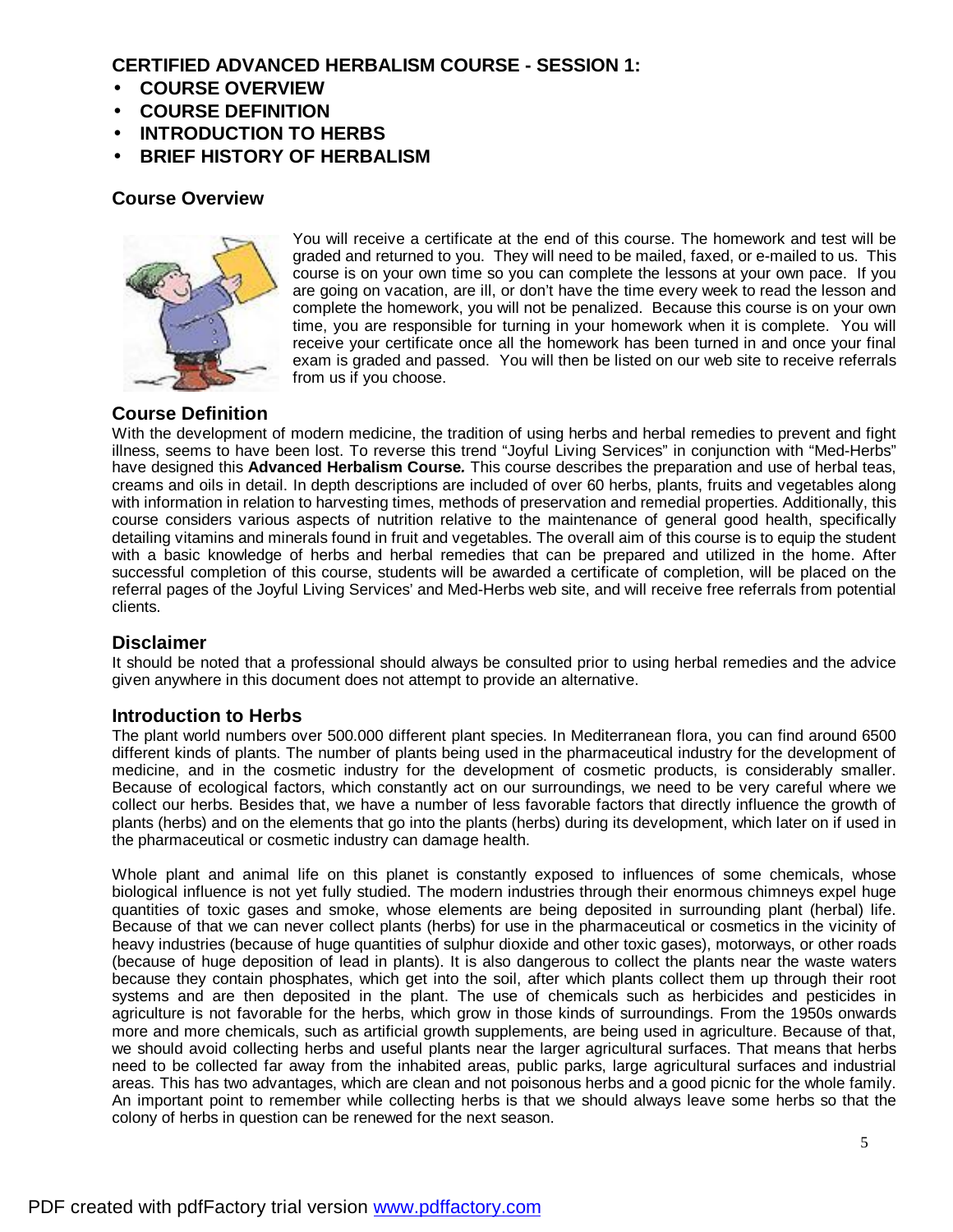The medicinal benefits of herbs have been known for centuries. Records of Native American, Roman, Egyptian, Persian, and Hebrew medical practice show that herbs were used extensively to cure practically every known illness. Many herbs contain powerful ingredients that, if used correctly, can help heal the body. The pharmaceutical industry was originally based upon the ability to isolate these ingredients, and make them available in a purer form. Herbalists, however, contend that nature provides other ingredients in the same herbs to balance the more powerful ingredients. These other components, though they may be less potent, may help to act as buffers, synergists, or counterbalances working in harmony with the more powerful ingredients. Therefore, by using herbs in their complete form, the body's healing process utilizes a balance of ingredients provided by nature.

Herbs have always been integral to the practice of medicine. The word drug comes from the Old Dutch word drogge meaning, "to dry," as pharmacists, physicians, and ancient healers often dried plants for use as medicines. Today approximately 25 percent of all prescription drugs are still derived from trees, shrubs, or herbs. Some are made from plant extracts; others are synthesized to mimic a natural plant compound.

The World Health Organization notes that of 119 plant-derived pharmaceutical medicines, about 74 percent are used in modern medicine in ways that correlated directly with their traditional uses as plant medicines by native cultures.

Yet, for the most part, modern medicine has veered from the use of pure herbs in its treatment of disease and other health disorders. One of the reasons for this is economic. Herbs, by their very nature, cannot be patented. Since herbs cannot be patented and drug companies cannot hold the exclusive right to sell a particular herb, they are not motivated to invest any money in that herb's testing or promotion. The collection and preparation of herbal medicine cannot be as easily controlled as the manufacture of synthetic drugs, making its profits less dependable. In addition, many of these medicinal plants grow only in the Amazonian rain forest or other politically and economically unstable places, which also affects the supply of the herb. Most importantly, the demand for herbal medicine has decreased in the United States because Americans have been conditioned to rely on synthetic, commercial drugs to provide quick relief, regardless of side effects.

Yet, the current viewpoint seems to be changing. The revival of interest in herbal medicine is a worldwide phenomenon. This renaissance is due to the growing concern of the general public about the side effects of pharmaceutical drugs, the impersonal and often demeaning experience of modern health care practices, as well as a renewed recognition of the unique medicinal value of herbal medicine.

The scope of herbal medicine ranges from mild acting plant medicines such as chamomile and peppermint, to very potent ones such as foxglove (from which the drug digitalis is derived). In between these two poles lies a wide spectrum of plant medicine with significant medicinal applications. One need only go to the *United States Pharmacopoeia* to see the central role that plant medicine has played in American medicine.

Many people believe that herbs are just as effective as drugs, but without the side effects. Most over-the-counter drugs should be used with caution. In addition, many of them are not particularly effective. Others can mask important symptoms, possibly leading to misdiagnoses and, ultimately, worse health problems. It is of interest to note that in many industrialized countries today, herbs are prescribed by physicians and prepared and sold through neighborhood drugstores. In developing countries, where access to hospitals and doctors is limited, herbal remedies often are the only generally available form of medicine.

Herbs do perform many healing functions in the body, but they must be used appropriately, not indiscriminately. Although herbal remedies are less likely than most conventional medicines to cause side effects, herbs nevertheless can be very potent. Moreover, not all plant life is beneficial. There are poisonous plants, and some of them are deadly, especially if used for long periods of time. In fact, it is important to point out that qualified herbalists use herbs with great care. Also, since herbs contain active ingredients, you should be aware that some of these elements might interact negatively with prescribed medications. It is therefore wise to consult a health professional when there is any question about safety.

As a general guideline, most of the bitter-tasting herbs are medicinal herbs. The pleasant-tasting herbs are potentially less toxic and can be used more often. All plant roots and bark are naturally fungicidal and bactericidal. (If they were not, pathogens would destroy them in the ground.) Certain herbs should be used only for healing purposes, and not for extended periods of time. Also, the active ingredients in most herbs are more potent when the herbs are freshly picked. However, roots, bark, and other herb parts can retain their medicinal value for years if thoroughly dried and kept dry.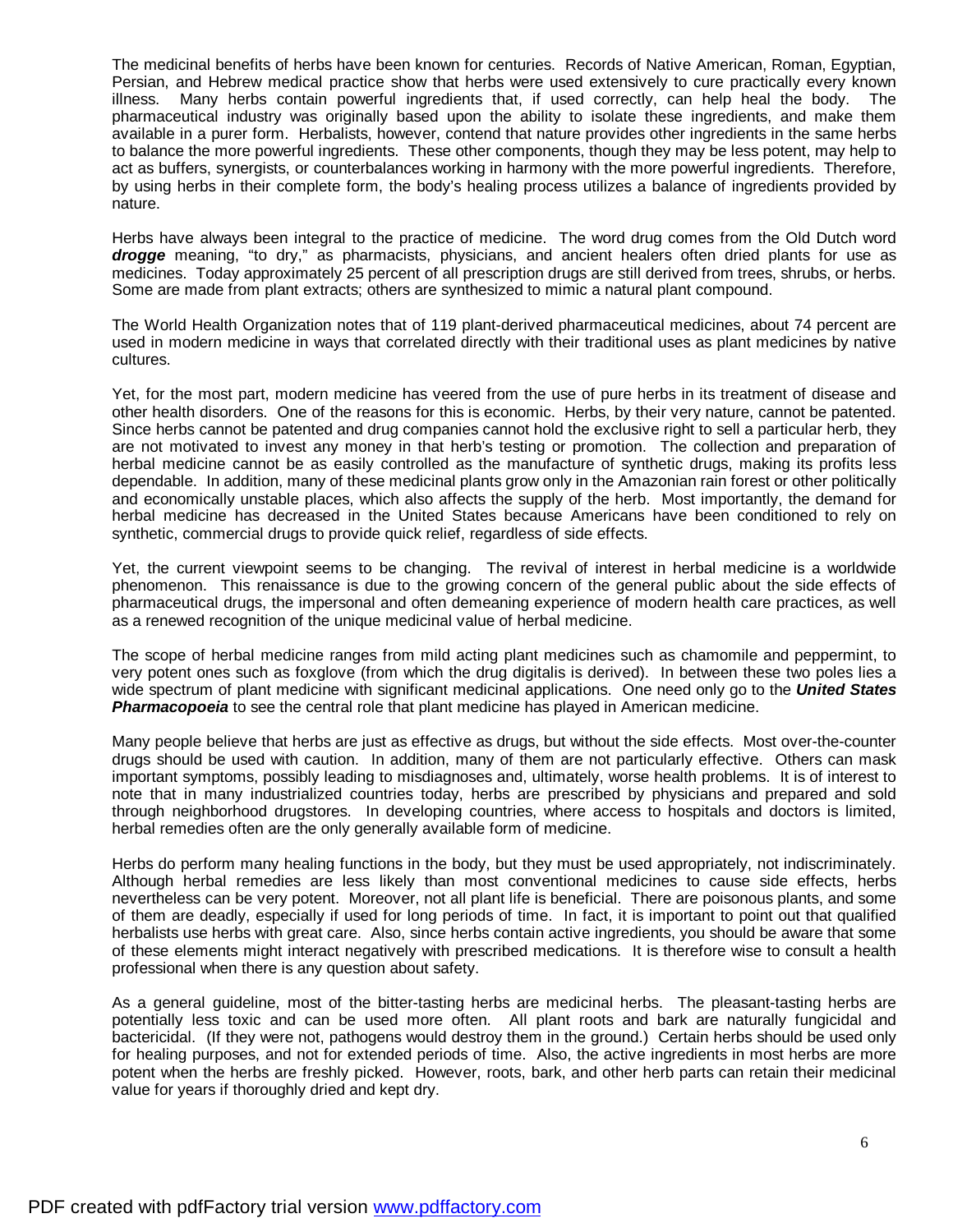#### **Brief History of Herbalism**

Herbalism is the oldest method of treating ailments known to mankind. Extensive knowledge of herbs and their remedial properties has been built up over several thousand years. Since the dawn of mankind, humans have explored nature and used the knowledge gained to provide themselves with food, shelter and relief from various illnesses. Quite often the same herb used to provide food also had medicinal purposes. And then by people traveling down through the ages, knowledge about herbs was continually exchanged and developed and people learned through experience which herbs were appropriate to treat each particular ailment.

One of the first known written documents about herbs and their remedial properties is Ebers' Papyrus from ancient Egypt. It was written in 1552 B.C. and contains descriptions and remedial properties of 85 herbs including dill, peppermint and poppy. Some scientists believe that this book is a copy of an even more ancient book on the subject by Thoth (3000 B.C.).

Dioscrides, an ancient Greek herbalist who lived in the 1<sup>st</sup> Century B.C., has described over 400 herbs in his books, most of which are in use to this day.

The golden age of English herbalism occurred in the  $16<sup>th</sup>$  and  $17<sup>th</sup>$  Century. In 1653 Nicholas Culpepper published a book 'Complete Herbal'. The book was written to provide a guide to ordinary people in relation to herbs and their beneficial uses.

During the last century and particularly since the industrial revolution, more and more people have moved to towns and large cities. Consequently, the connection with the tradition of herbalism has been lost. Recently however, an interest in herbalism is re emerging. This is mainly due to people like Albert Coffin MD, who travel across the USA gathering information about herbs and their remedial qualities from native North American Indians. In modern society, people are looking for alternative ways to treat ailments and herbalism provides an ideal alternative to conventional medicine and pharmaceutical products.

#### **What is an Herb?**

The word herb as used in herbal medicine (also known as botanical medicine or, in Europe, as phytotherapy or phytomedicine), means a plant or plant part that is used to make medicine, food flavors (spices), or aromatic oils for soaps and fragrances. An herb can be a leaf, a flower, a stem, a seed, a root, a fruit, bark, or any other plant part used for its medicinal, food flavoring, or fragrant property.

There are an estimated 250,000 to 500,000 plants on the earth today (the number varies depending on whether subspecies are included). Only about 5,000 of these have been extensively studied for their medicinal application. This illustrates the need for modern medicine and science to turn its attention to the plant world once again to find new medicine that might cure cancer, AIDS, diabetes, and many other diseases and conditions. Considering that 121 prescription drugs come from only ninety species of plants, and that 74 percent of these were discovered following up native folklore claims, a logical person would have to say that there may still be more jackpots out there.

#### **How Do Herbs Work?**

Herbalism can be considered to be located somewhere between using conventional medicine to treat various ailments and food consumption. The herbal range is very wide. On one side are herbs with strong compounds, used in the preparation of modern chemicals e.g. the poppy is used in opium production. On the other side of the spectrum are mild herbs rich in vitamins e.g. horsetail.

The main objective of the pharmaceutical industry, is to find one 'active' ingredient in a herb. Then by extracting only that ingredient from the herb a more potent potential medicinal cure is found.

Herbalists believe that each herb contains many different compounds, each acting together and thereby producing a safer more effective remedy. For example, the research carried out at Cornell University, New York, found that eating a small apple (100g) gave an anti-oxidant effect equivalent to taking 1500mg of vitamin C. It should be noted that the recommended daily allowance of vitamin C is 60-100 mg.

In treating various ailments, selecting the appropriate herb will significantly supplement the body's natural defense mechanisms. For example, the natural response of the body to fever and high temperature is sweating, a defense mechanism which lowers the body temperature. Therefore, in selecting an appropriate herb to fight fevers, a herb that induces sweating should be sought e.g. elder. Also it is known that hawthorn strengthens the heart and dandelion is very effective for rejuvenating the liver. So to treat heart problems hawthorn should be used, whereas for liver problems, dandelion should be the herb of choice.

There are several ways to acquire the particular desired herb(s).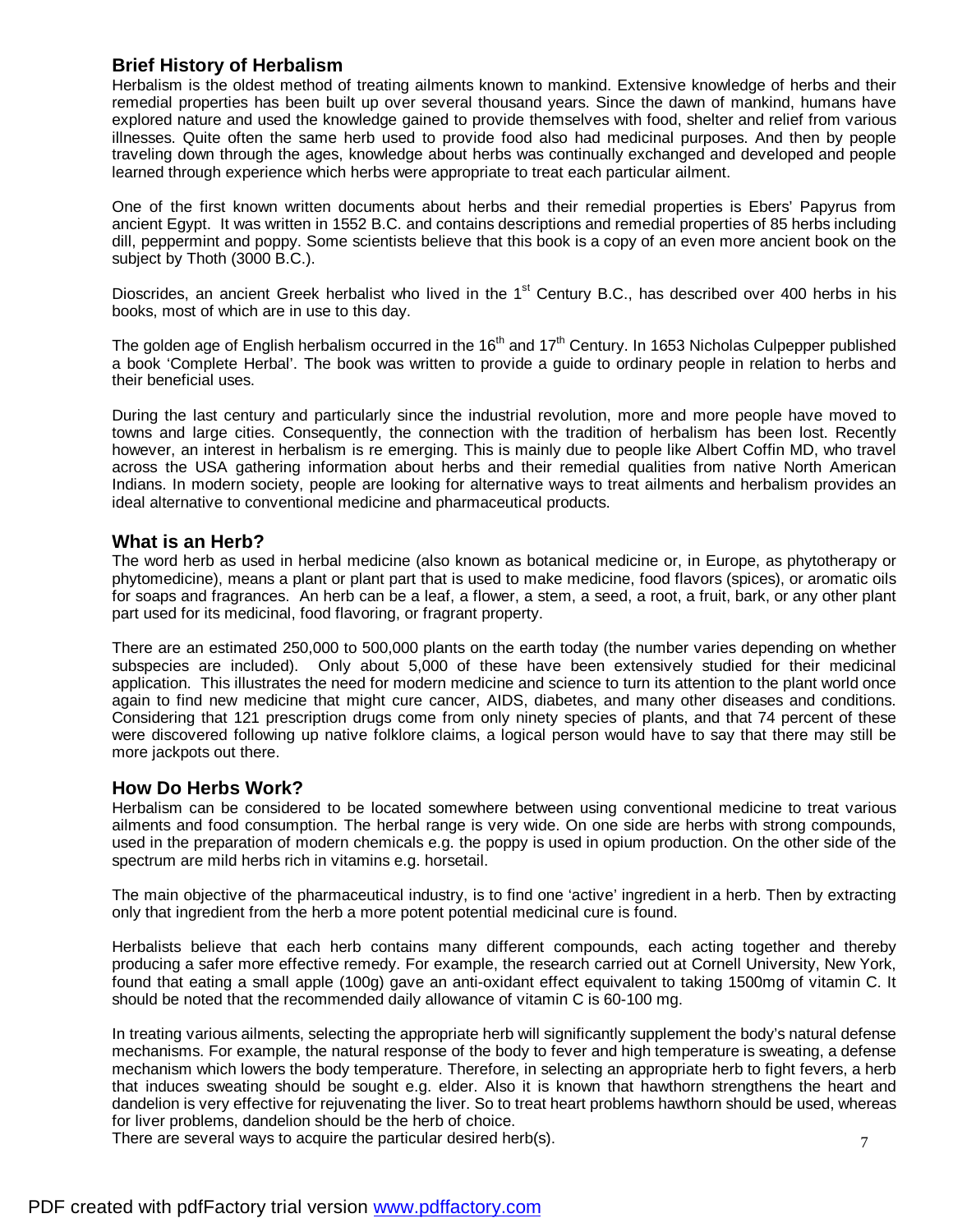- 1. Supermarket
- 2. Health food shop
- 3. Pharmacy
- 4. Greenhouse
- 5. Do-It-Yourself
- 6. Collecting from the wild

If you decide to buy herbs, always try to buy them from well known suppliers. This approach should ensure that good quality fresh herbs are procured. Additionally, it is important to make clear to the person you are purchasing from, which part of the herb you require (flower, bud, stem, leaves, bark or root). If possible, try to find the Latin name for the required herb, as quite often there may be ambiguities in the English name. A good example of this point is plantain, which is the name for a short herb with wide egg-shaped leaves. However, plantain is also the name for a tropical fruit, which looks like a large banana.

If you decide to go for the "Do-It-Yourself" option and grow your own herbs in the back garden, there are some important points that should be considered. Firstly, you should never use chemicals or pesticides to fend off parasites. You will also need specific knowledge of each herb you are trying to grow. For example, if you decide to grow basil, it is very important to know that it is very sensitive to cold conditions and using cold water to provide it with moisture could kill it.

If collecting from the wild, it is advisable to seek the assistance of a person with considerable experience in this area as different herbs can be found in different parts of a hill or forest. Also it is important to know the best time of the year to collect each herb type. An example of the importance of this is Mistletoe (a herb well known for its use at Christmas parties). Mistletoe should be collected from the beginning of October to the end of December and from March to the end of April. Mistletoe leaves and twigs collected outside this period have no remedial qualities. The best quality Mistletoe is found on pine trees and the various fruit trees.

#### **What's on the Shelves?**

The fresh leaves, bark, and roots of herbs can be used in their natural form, or they can be found in the form of tablets, capsules, liquid beverages, bark pieces, powders, extracts, tinctures, creams, lotions, salves, and oils. The whole leaves, berries, seeds, roots, flowers, and bark of herbs are also dried and made available to consumers.

#### **How to use Herbs**

The many ways in which herbs can be used include:

- Compresses. A compress is a cloth soaked in a warm or cool herbal solution and applied directly on the injured area.
- Decoctions. A tea is made from the bark, root, seed, or berry of a plant. Decoctions should not be boiled; they should only be simmered for approximately twenty to thirty minutes, unless the product label states otherwise.
- Essential Oils. Essential oils are derived from herbs or other plants through steam distillation or cold pressing. They are usually mixed with a vegetable oil or water, and used either as a mouth, ear, or eyewash, or as an inhalant, douche, or tea. These oils can also be used externally in massage or on burns and abrasions. Essential oils readily combine with the natural fats present in the skin. With a few exceptions, (such as the use of camphor, eucalyptus, or tea tree oil for certain skin conditions), essential oils should always be diluted in either water or oil before being applied to the body, and they should not be taken internally except under the direction of a physician trained in their use.
- Extracts. Extracts are made by applying an external pressure to herbs with a heavy hydraulic press. This is then followed by soaking the produce in alcohol or water. Excess alcohol or water is allowed to evaporate, yielding a concentrated extract. Extracts are the most effective form of herbs, especially for people with severe illnesses or malabsorption problems. Alcohol-free extracts, if available, are usually best. Herbal extracts should generally be diluted in a small amount of water before being ingested. The following are some herbal extracts that are very beneficial in healing. They can be found in health food stores. Add these extracts to juices, and take them while fasting for greatest benefits: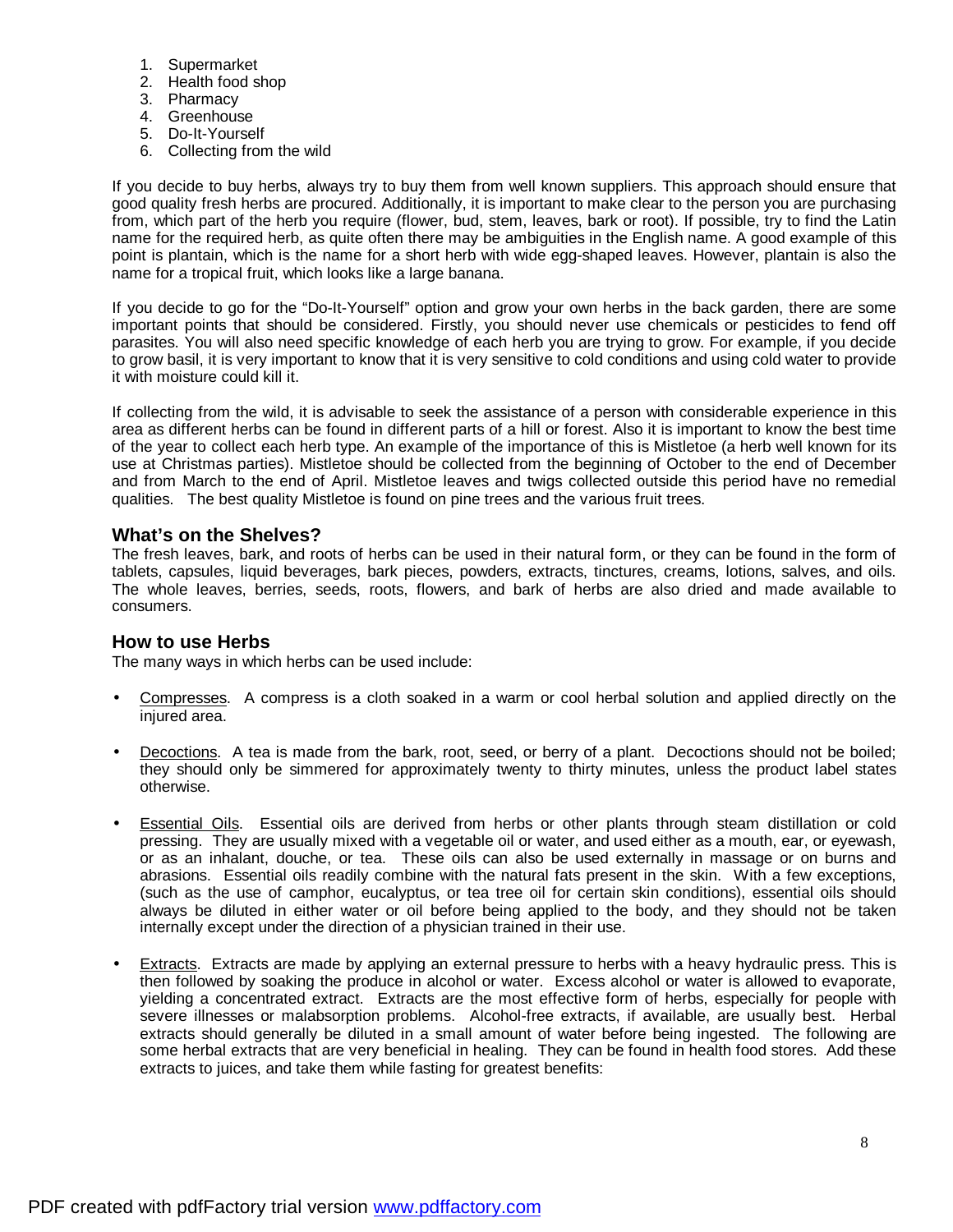| <b>Burdock</b> | Ginkgo biloba   | Red clover        |
|----------------|-----------------|-------------------|
| Cat's claw     | Goldenseal      | Parsley           |
| Celery         | <b>Hawthorn</b> | Pau d'arco        |
| Echinacea      | Horsetail       | Pumpkin           |
| Fig            | Licorice        | Red beet crystals |
| Garlic         | Milk thistle    | Suma              |
| Ginger         | Nettle          | Valerian root     |

- Herbal Vinegar's. Herbs are put into raw apple cider vinegar, rice vinegar, or malt vinegar and left to stand for two or more weeks.
- Infusions. Leaves, flowers, or other delicate parts of the plant are steeped, not boiled, for five to ten minutes in hot water, so that the benefits of the herbs are not destroyed. (See Herbal Teas and Their Effects, below.)
- Ointments. An extract, tea, pressed juice, or powdered form of an herb is added to a salve that is applied to the affected area.
- Poultices. A poultice is a hot, soft, moist mass of herbs, flour, mustard, or other substance spread on muslin or other loosely woven cloth and applied for up to twenty-four hours on a sore or inflamed area of the body to relieve pain and inflammation. Ground or granulated herbs are best. The cloth should be changed when it cools.
- Powder. The useful part of the herb is ground into a powder, which may then be made into capsules or tablets.
- Syrup. Herbs are added to a form of sugar and then boiled.
- Salves. Salves, creams, oils, and lotions are generally used on bruises, sores, and inflammations, and for poultices.
- Tinctures. Tinctures are a well-preserved form of previously fresh herbs. Most tinctures contain varying amounts of alcohol; however, there are now some on the market which contain less alcohol, and some that are alcohol-free.

If there are several herbs recommended for a certain disorder, it is best to alternate among the different herbs, so that you obtain the benefits of each. This may also help you to determine which herb agrees best with your body's chemistry and particular needs. Also, do not preserve herbs in clear glass jars; use colored glass or ceramic jars instead. The potency of herbs can be destroyed by exposure to light.

#### **Herbal Teas and their Effects**

Herbal teas are the most convenient form of herbal remedy for long-term use. The powerful ingredients of the herb are diluted by water when made into tea. Mild teas may be used daily as tonics and for general well being.

To prepare an herbal tea, use approximately 1 to 3 teaspoons of herbs per cup of boiling water. Boil water in a kettle as you would for ordinary tea, but do not use an aluminum kettle. Pour the water into a ceramic or glass (not metal) mug or teapot and leave the herbs to steep for at least five minutes (but don't leave them for longer than ten minutes or the tea may have a bitter taste). If you prefer a stronger tea, increase the amount of herbs used rather than steeping the tea for a longer period.

#### **Some rules while collecting herbs**

- 1. The best time for collecting herbs is late afternoon hours, when the sun has lost its full strength, and dew has not yet fallen on the plants.
- 2. Never collect herbs when they are wet from rain or dew.
- 3. Only collect herbs that you know well.
- 4. Roots are collected in autumn or spring; Whole plants when they begin to blossom; Flowers from the herbs are collected straight after they have blossomed and leaves are collected when they are the most developed.
- 5. The worst time for collecting bark is in the spring.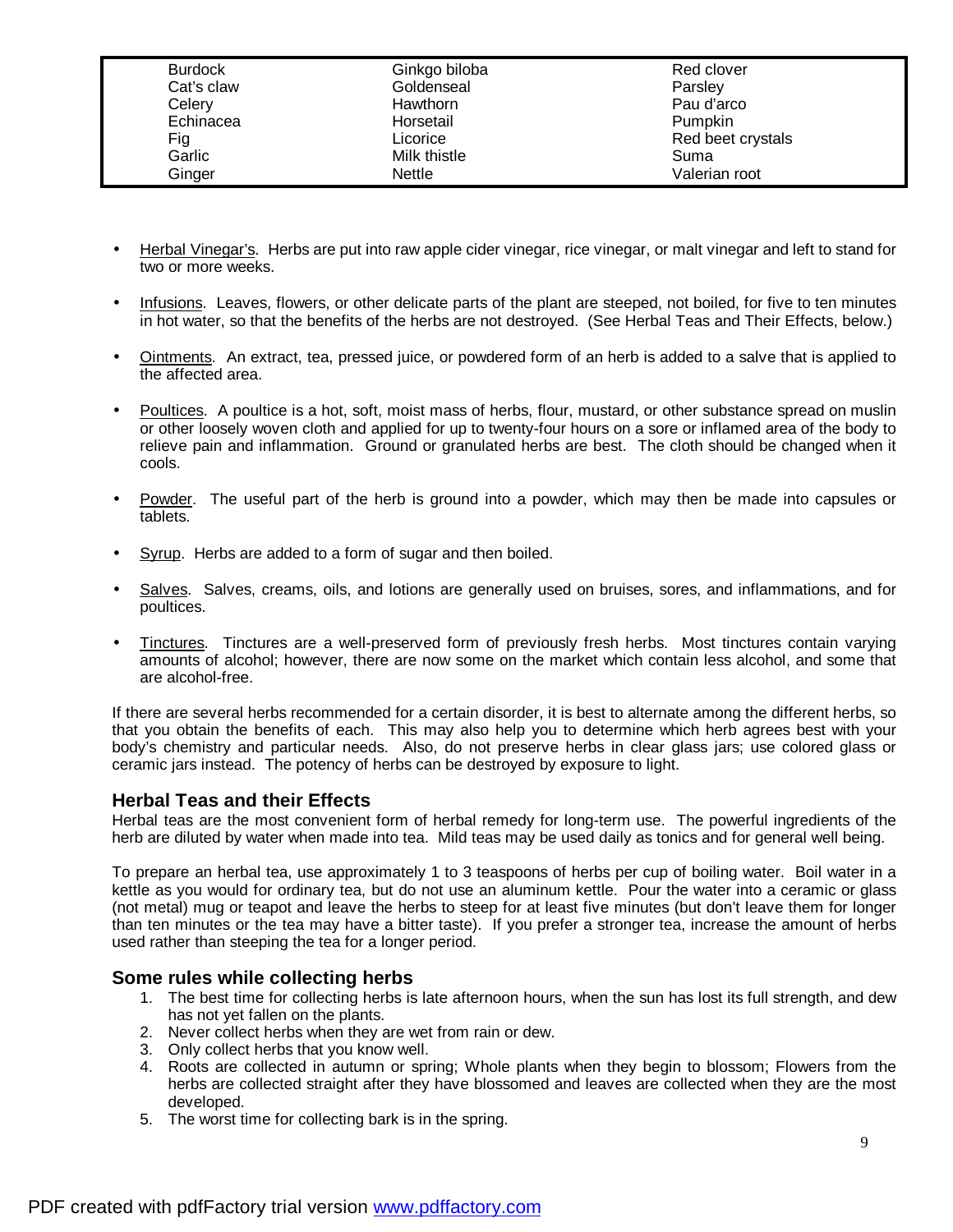- 6. Only collect one kind of herb at a time, but if you are collecting more then one kind use different baskets for storage.
- 7. The best place to leave collected herbs is in a basket and not a plastic bag because the air is not circulating around the herbs, and causes them to lose their quality.
- 8. The collected herbs need to be put gently into the basket and never just thrown on top of each other.

#### **How to dry herbs**

The collected herbs need to be cleaned quickly, separated and if necessary washed under running water. Then we start to dry them. The main function of drying herbs is the removal of water from the herbs, which comes to around 10% to 15% of water in herbal seeds and its produce, over 70% in green parts, and up to 90% in meaty parts of an herb. The dried leaves weigh close to 1/4 to 1/5 of its original weight.

Which means that from around 4kg to 5kg (kilograms) of fresh leaves you can get around 1kg (kilogram) when dried. From around 5kg to 9kg (kilograms) of fresh flowers you get about 1kg (kilogram) when dry, and from 3kg to 4kg (kilograms) of dry roots you get 1.5kg (kilograms) when dry.

The time necessary for the drying of certain part of the herb varies from herb to herb and the part of the respective herb, which you are trying to dry. The whole herb takes about 3 to 5 days to dry during the summer time, and 10 to 14 days in the autumn and spring. The time the flowers take to dry is the same, and roots take around 14 days to dry during the summer, and 3 weeks in autumn and spring. Drying of herbs is conducted in the shade; usually you need to turn them a few times. Only crusts, seeds, roots and some herbal produce, flowers and leaves can be dried in the sun.

#### **Storage of herbs**

Collected herbs cannot be stored for long periods of time, because during the long storage periods dried herbs lose their herbal quality. This needs to be kept in mind when we are collecting herbs so that we do not over stock on certain herbs. This needs to be kept in mind especially when we are collecting herbs for cosmetic use. The main reason for the damage of drugs (drug is a name which is used in pharmaceutical industry to describe herbal materials) are:

- Damp
- Light
- Air
- High Temperature
- Cold Temperature
- Live Organisms (bacteria, insects, etc.)

#### **Damp**

Dried herbs need to be stored carefully. The best way to preserve herbs is to put them into bags or boxes made out of paper or cardboard and then place them in a dry location. If herbs are stored under damp conditions, they can absorb up to 20% water, which allows enzymes to work and leads to the breakdown of active substances. Besides that, damp herbs can very quickly go off, and when that happens, the herbs that are affected need to be removed straight away.

#### **Light**

Light, especially direct sunlight leads to loss of natural color, which herbs have. This goes especially for the flowers of rose, chamomile and some others. The loss of natural color due to the light also occurs in leaves, which is also a sign that the herbs in question are no longer useful or usable. Besides these easy to spot signs, light also can influence the herbs so that it damages them, which is not so easily detectable, but they have the same unwanted effects which is that it deactivates useful substances in herbs.

#### **Air**

Air helps the oxidation of certain substances in herbs. This results in the action of oxygen and ozone, with the help of water vapor and traces of different gases in the air (such as ammoniac). Additionally, higher temperatures, light and relative damp conditions, can lead to the loss of the characteristic effectiveness of the herbs in question. The most visible examples can be seen in an herb that poses aromatic extracts or oils. This is so because the smell in the herb will change and that would give you a sign that there is something wrong. This is just one of the important changes which are clearly visible in herbs.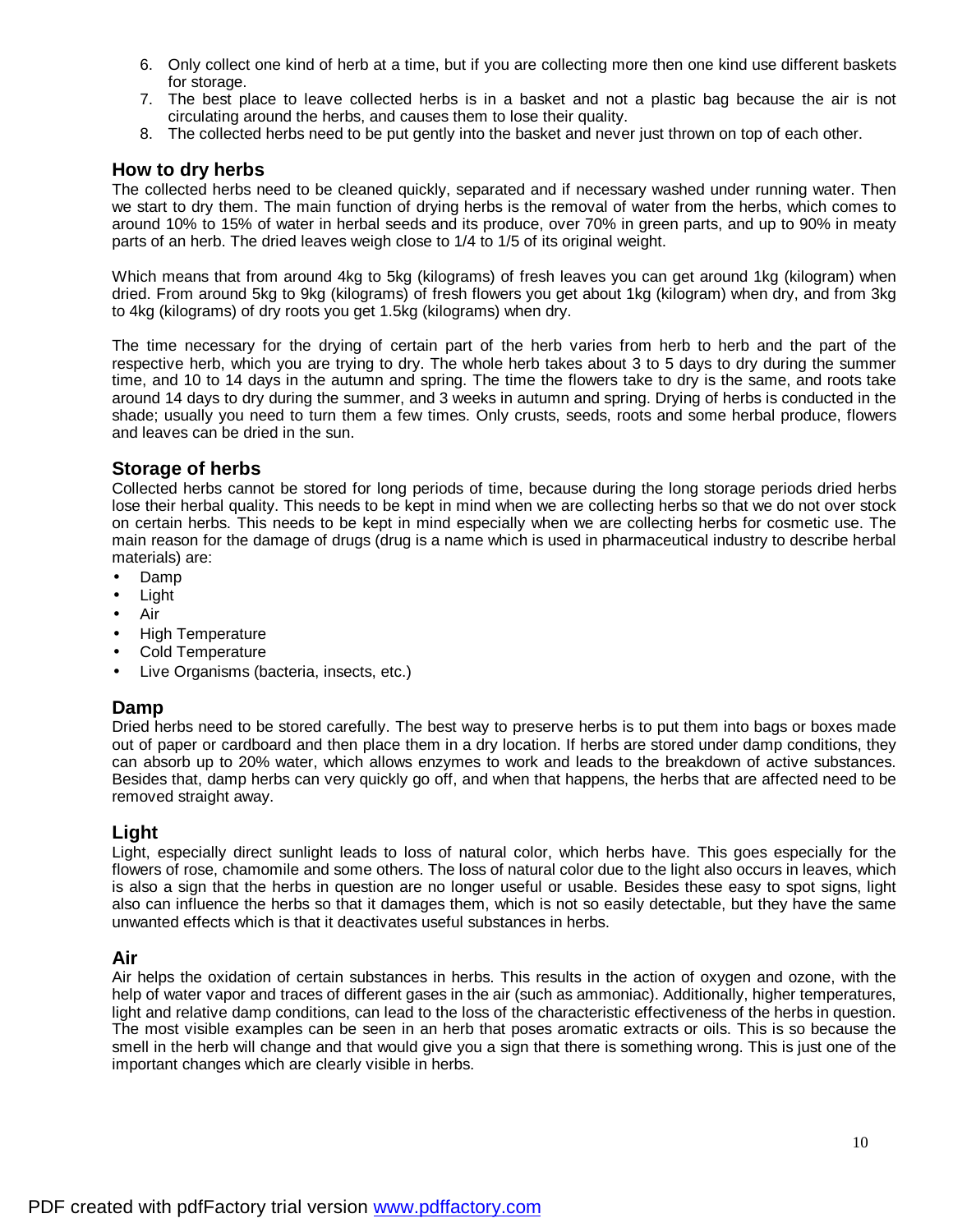#### **High Temperatures**

It is not recommended to store and keep herbs at high temperatures because this will speed up the enzymes that act in the herbs and causes the breakdown in the chemical substance of the herbs in question. The danger caused by high temperatures is the development of parasites, especially if the herbs are being kept in high temperatures and damp conditions.

#### **Cold Temperatures**

Colder temperatures are good conservation methods, because it stops the development of micro-organisms and insects, but too low temperature can be dangerous. This is because low temperatures lead to deposition and crystallization of some substances such as oil in the particular herb, and can completely change the herbal makeup. Also a big drop in temperature and fast cooling of herbs can lead to condensation of small drops of water vapor on the walls of the storage boxes or bags in which we keep the herbs.

These drops can fall on to the herbs and destroy them. The herbs that are most susceptible to this sort of damage are those herbs that have delicate composition.

#### **Live Organisms**

Herbs are usually attacked by pests, bacteria and insects. Pests are especially dangerous with herbs, which consists of starch, sugar and similar materials. Herbs that are surrounded with pests are not suitable for use, in any way. Insects are usually found on herbs that are improperly stored. Improper storage provides a perfect hiding place and source of food. The most frequent insects found in herbs are moths, flour and cheese maggots. So if you discover even one member of the insect family in your herbs, you need to descant all of the herbs in the box or bag immediately. This is recommended because there is no way of knowing how big the infestation is, and if appropriate steps are not taken the infestation can spread really quickly onto all your other herbs. Besides absolute cleanliness we need to keep in mind some other rules about storage of herbs and they are as follows:

- Herbs need to be cleaned with care and placed in clean bags or boxes.
- Keep the herbs in smaller quantities.
- On every storage bag or box clearly write the name of plant (herb) that is inside, which part of the plant (herb) it is and the date of storage.
- Herbs always need to be kept in storage where the temperature is never higher than 25°C and never lower than 10°C.
- Never add fresh new herbs onto old herbs; new dry herbs must be kept separate form the older ones, even if they are from the same family.

#### **Which herbs should we collect?**

The basic rule of collecting herbs is that we collect only the herbs we know. Some herbal books can tempt us to collect all different types of herbs, which are illustrated in the book. This can be very dangerous because even the best illustration can trick us. Because of that reason we recommend that beginners should take someone with greater knowledge of herbs with them when collecting new, and to them, not so known herbs.